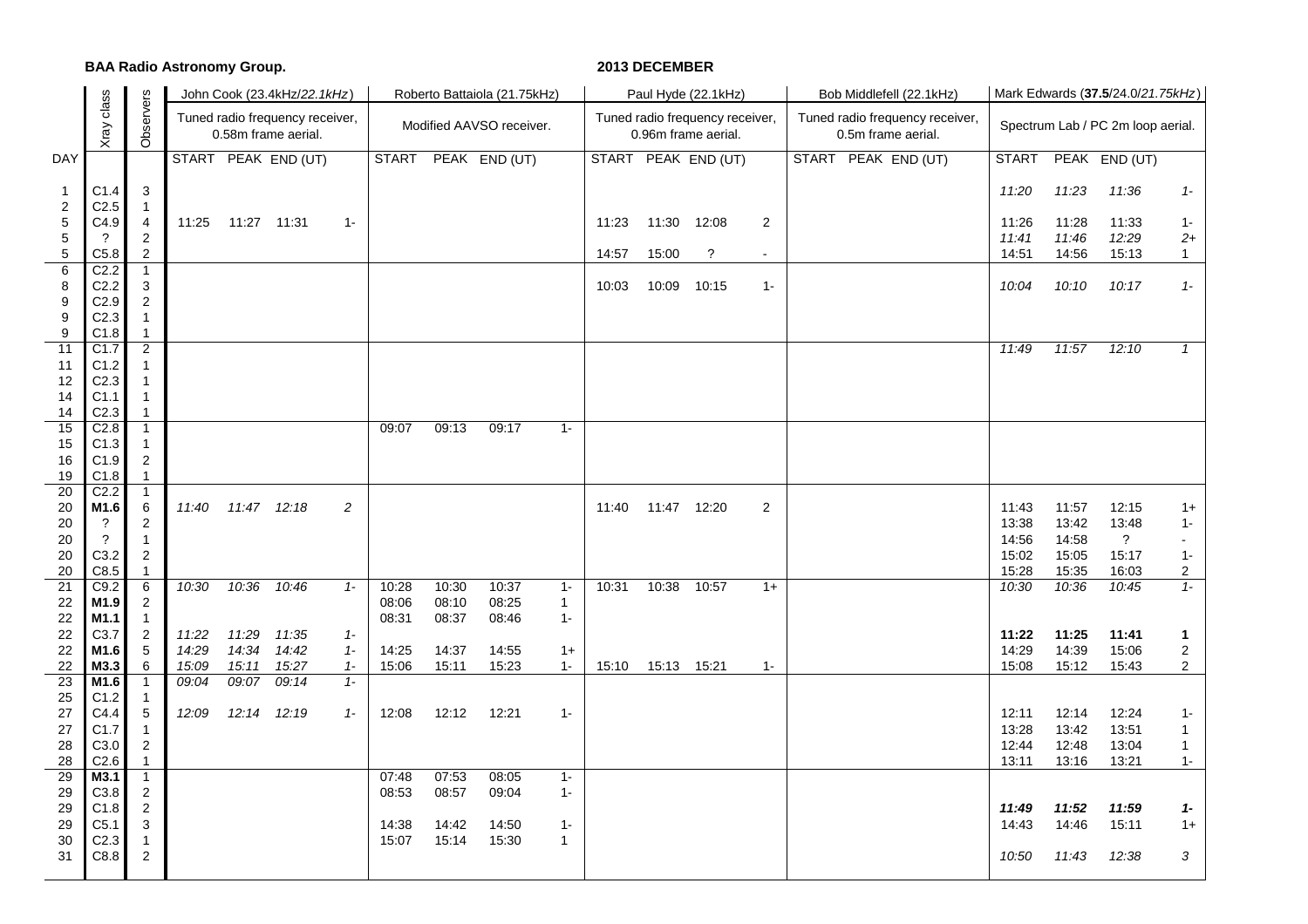**BAA Radio Astronomy Group. 2013 DECEMBER**

|                                                             |                                                                           | Colin Clements (23.4kHz)                       |                                           |                                           | Peter King (18.3kHz)                        |                                                                    |                         |                                     | Richard Kaye (Various)      |                                         | John Wardle (19.6/23.4kHz)      | Steve Parkinson (Various) |                |                                                                 |                       |  |  |
|-------------------------------------------------------------|---------------------------------------------------------------------------|------------------------------------------------|-------------------------------------------|-------------------------------------------|---------------------------------------------|--------------------------------------------------------------------|-------------------------|-------------------------------------|-----------------------------|-----------------------------------------|---------------------------------|---------------------------|----------------|-----------------------------------------------------------------|-----------------------|--|--|
|                                                             |                                                                           | AAVSO receiver, 0.76m screened<br>loop aerial. |                                           |                                           | Own designed receiver, 1.4m loop<br>aerial. |                                                                    |                         | receiver.                           | Pre-amplifier + PC software |                                         | PC soundcard, long wire aerial. |                           |                | Tuned radio frequency receiver,<br>Spectrum Lab, frame aerials. |                       |  |  |
| DAY                                                         |                                                                           | START PEAK END (UT)                            | <b>START</b>                              |                                           | PEAK END (UT)                               |                                                                    | <b>START</b>            |                                     | PEAK END (UT)               |                                         | START PEAK END (UT)             |                           |                | START PEAK END (UT)                                             |                       |  |  |
| $\mathbf{1}$<br>$\overline{\mathbf{c}}$<br>$\mathbf 5$<br>5 | C1.4<br>C <sub>2.5</sub><br>C4.9<br>$\overline{\cdot}$                    |                                                | 11:15<br>14:36                            | 11:24<br>14:47                            | 11:27<br>15:13                              | $1 -$<br>$\overline{2}$                                            | 11:18<br>11:24<br>11:40 | 11:30 11:40<br>11:29<br>11:53 12:03 | 11:40                       | $\mathbf{1}$<br>$1-$<br>$\mathbf{1}$    |                                 |                           |                |                                                                 |                       |  |  |
| 5<br>6                                                      | C5.8<br>C <sub>2.2</sub>                                                  |                                                | 09:41                                     | 09:45                                     | 09:50                                       | $1 -$                                                              |                         |                                     |                             |                                         |                                 |                           |                |                                                                 |                       |  |  |
| 8<br>9<br>9<br>9                                            | C <sub>2.2</sub><br>C <sub>2.9</sub><br>C <sub>2.3</sub><br>C1.8          |                                                | 10:04<br>11:18<br>12:35<br>15:50          | 10:12<br>11:30<br>13:23<br>15:55          | 10:22<br>11:50<br>13:56<br>15:58            | $1 -$<br>$1+$<br>$2+$<br>$1 -$                                     | 11:17                   | 11:37 12:17                         |                             | $2+$                                    |                                 |                           |                |                                                                 |                       |  |  |
| 11<br>11<br>12<br>14<br>14                                  | $\overline{C1.7}$<br>C1.2<br>C <sub>2.3</sub><br>C1.1<br>C <sub>2.3</sub> |                                                | 11:48<br>13:55<br>11:33<br>09:28<br>11:08 | 11:56<br>14:00<br>11:40<br>09:43<br>11:26 | 12:05<br>14:15<br>12:12<br>09:46<br>11:43   | $1 -$<br>$\mathbf{1}$<br>$\overline{2}$<br>$1 -$<br>$\overline{a}$ |                         |                                     |                             |                                         |                                 |                           |                |                                                                 |                       |  |  |
| 15<br>15<br>16<br>19                                        | C <sub>2.8</sub><br>C1.3<br>C1.9<br>C1.8                                  |                                                | 10:24<br>08:40<br>09:06                   | 10:30<br>08:45<br>09:20                   | 10:36<br>08:50<br>09:28                     | $1 -$<br>$1 -$<br>$\mathbf{1}$                                     | 08:32                   | 08:53 09:05                         |                             | $\overline{c}$                          |                                 |                           |                |                                                                 |                       |  |  |
| $\overline{20}$<br>20<br>20<br>20<br>20                     | C <sub>2.2</sub><br>M1.6<br>$\gamma$<br>$\overline{?}$<br>C3.2            |                                                | 11:03<br>11:40<br>15:00                   | 11:19<br>12:00<br>15:10                   | 11:30<br>12:15<br>15:25                     | $1+$<br>$\overline{c}$<br>$\mathbf{1}$                             | 11:43<br>13:41          | 11:59<br>13:46 13:50                | 12:17                       | $\overline{a}$<br>$1 -$                 |                                 | 11:42                     | 11:56          | 12:25                                                           | $\overline{c}$        |  |  |
| 20<br>21<br>22<br>22<br>22                                  | C8.5<br>C9.2<br>M1.9<br>M1.1<br>C3.7                                      |                                                | 08:12                                     | 08:17                                     | 08:24                                       | $1 -$                                                              | 10:21                   | 10:22 10:51                         |                             | $1+$                                    |                                 | 10:30                     | 10:37          | 10:50                                                           | $\mathbf{1}$          |  |  |
| 22<br>22<br>$\overline{23}$                                 | M1.6<br>M3.3<br>M1.6                                                      |                                                |                                           |                                           |                                             |                                                                    | 14:29<br>15:10          | 14:38<br>15:14                      | 15:10<br>15:47              | $\overline{2}$<br>$\mathbf{2}^{\prime}$ |                                 | 14:29<br>15:09            | 14:35<br>15:13 | 14:54<br>15:28                                                  | 1<br>$\mathbf{1}$     |  |  |
| 25<br>27<br>27<br>28                                        | C1.2<br>C4.4<br>C1.7<br>C3.0                                              |                                                |                                           |                                           |                                             |                                                                    | 11:28<br>12:09          | 11:32<br>12:19 12:25                | 11:54                       | $1+$<br>$1 -$                           |                                 | 12:12<br>12:45            | 12:15<br>12:50 | 12:25<br>12:57                                                  | $1 -$<br>$1 -$        |  |  |
| 28                                                          | C2.6                                                                      |                                                |                                           |                                           |                                             |                                                                    |                         |                                     |                             |                                         |                                 |                           |                |                                                                 |                       |  |  |
| 29<br>29<br>29<br>29                                        | M3.1<br>C3.8<br>C1.8<br>C5.1                                              |                                                |                                           |                                           |                                             |                                                                    | 14:43                   | 14:46 15:04                         |                             | $\mathbf{1}$                            |                                 | 08:57<br>11:48            | 09:00<br>11:54 | 09:12<br>12:12                                                  | $1 -$<br>$\mathbf{1}$ |  |  |
| 30<br>31                                                    | C <sub>2.3</sub><br>C8.8                                                  |                                                |                                           |                                           |                                             |                                                                    |                         |                                     |                             |                                         |                                 | 10:45                     | 11:40          | $\ddot{\phantom{0}}$                                            |                       |  |  |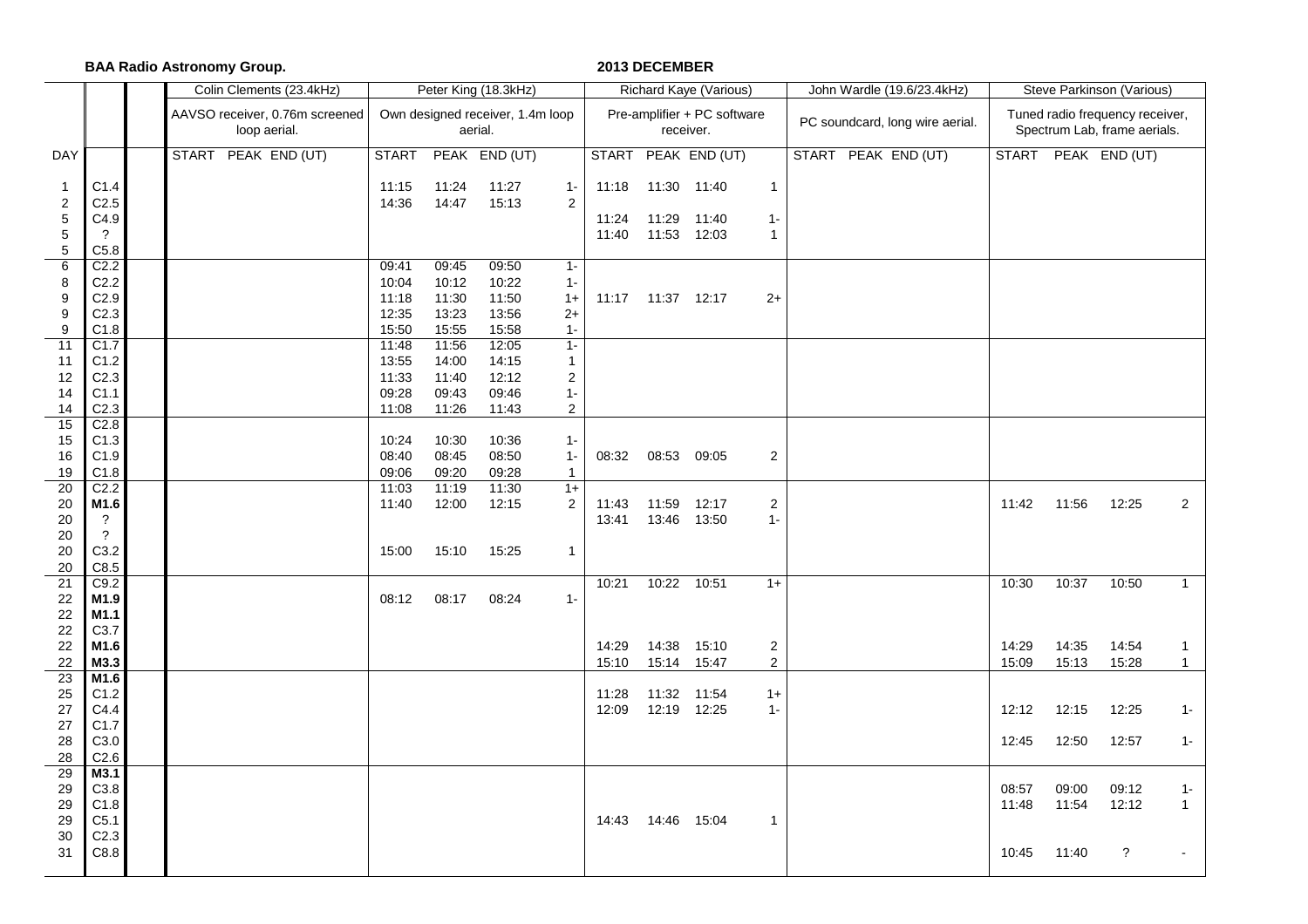# **VLF flare activity 2005/13.**

 $\blacksquare$  C  $\blacksquare$  M  $\blacksquare$   $\blacksquare$  X  $\blacksquare$  Relative sunspot number

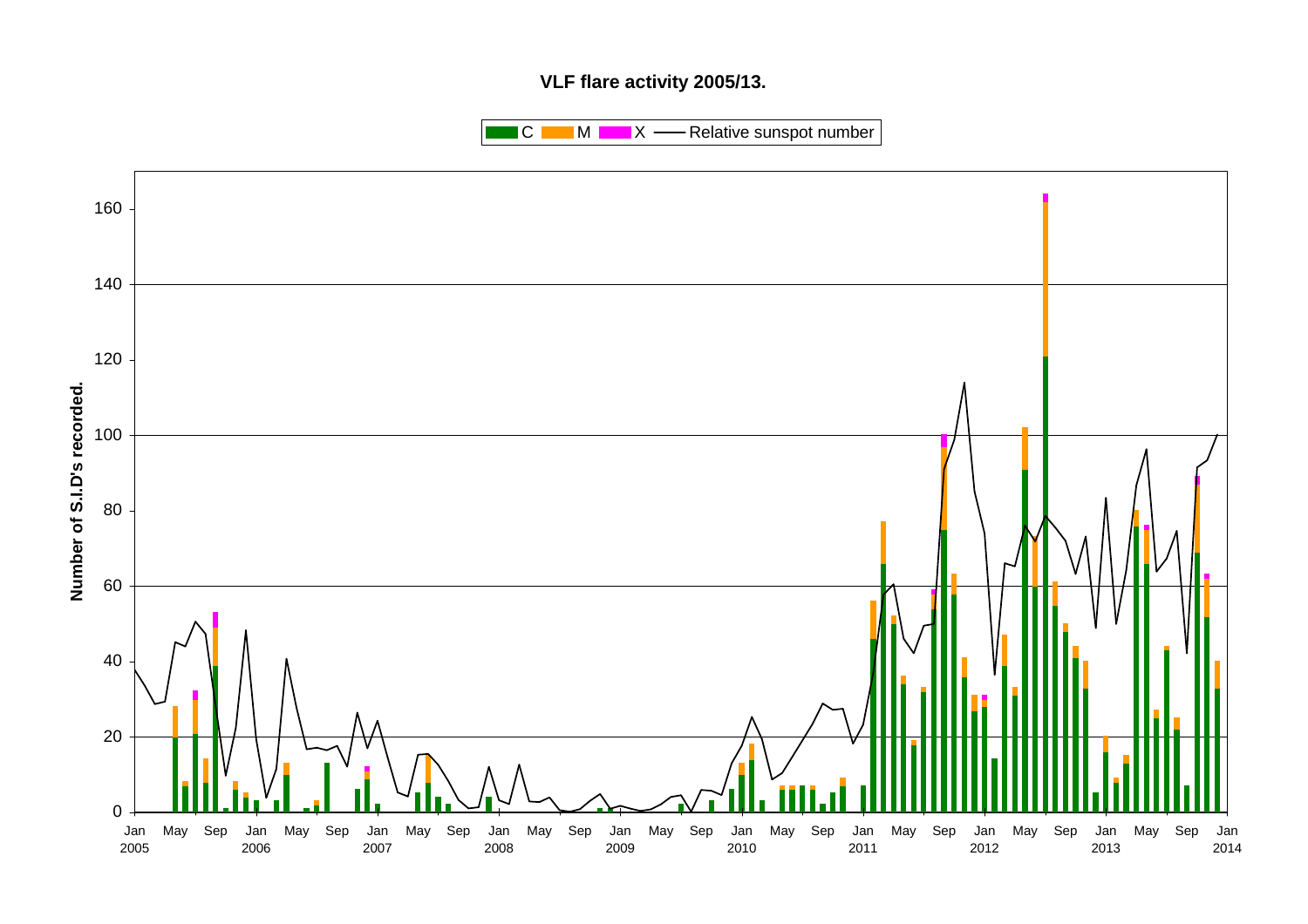## BAA Radio Astronomy Group. 2013 DECEMBER.

Although SID numbers are down compared to the last two months, levels are still reasonable given the weakness of the current solar cycle. There are no X-class flares in the GOES X-ray data, the largest flare being an M6.4 at 21:58 on the 31<sup>st</sup>. The 23.4kHz signal from DHO38 took its usual break over the holiday period, switching off at 10UT on the 20th and remaining off for the rest of the month.

December started quietly with a series of SIDs from small C-class flares. Many of these were quite difficult to detect and measure against very variable background signal levels. With the sun at its lowest altitude in the northern hemisphere at this time of year, daytime D-region ionisation can be quite low and unstable. The peak of activity was on the 22<sup>nd</sup>, with four M-class flares. Roberto Battaiola in Milan recorded all four SIDs:



The first two of these flares were produced by AR1928, a large complex sunspot region approaching the western limb of the visible disc. It covered about 15 degrees of longitude, and I counted 23 individual spots when making a disc drawing. The third flare was from AR1934, a much smaller (but growing) region close to the eastern limb in which I counted just 7 spots. AR1928 was also responsible for the last of the SIDs on the 22nd, as well as the M1.6 on the 23rd.



My own recording shows a SID from the M1.6 flare on the 23rd producing a small 'blip' in the morning dip at 22.1kHz.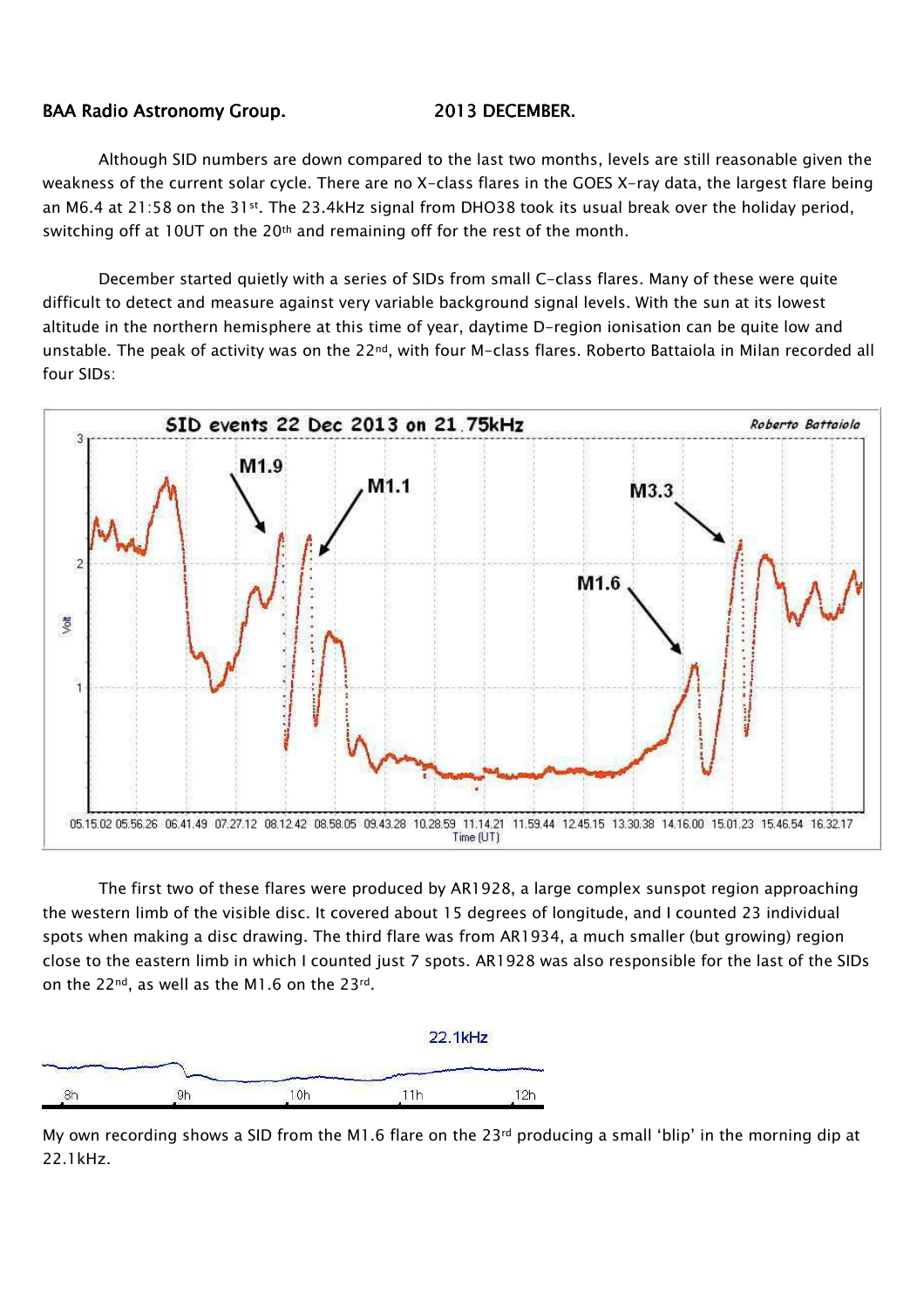Here in the UK, SIDs from the M1.9 and M1.1 flares early on the 22<sup>nd</sup> were a lot harder to record, although the M1.6 and M3.3 flares in the afternoon were well recorded just before local sunset. Steve Parkinson included a chart showing both of these at several frequencies:





Mark Edwards has again provided his annual chart of D-region height at noon over the year.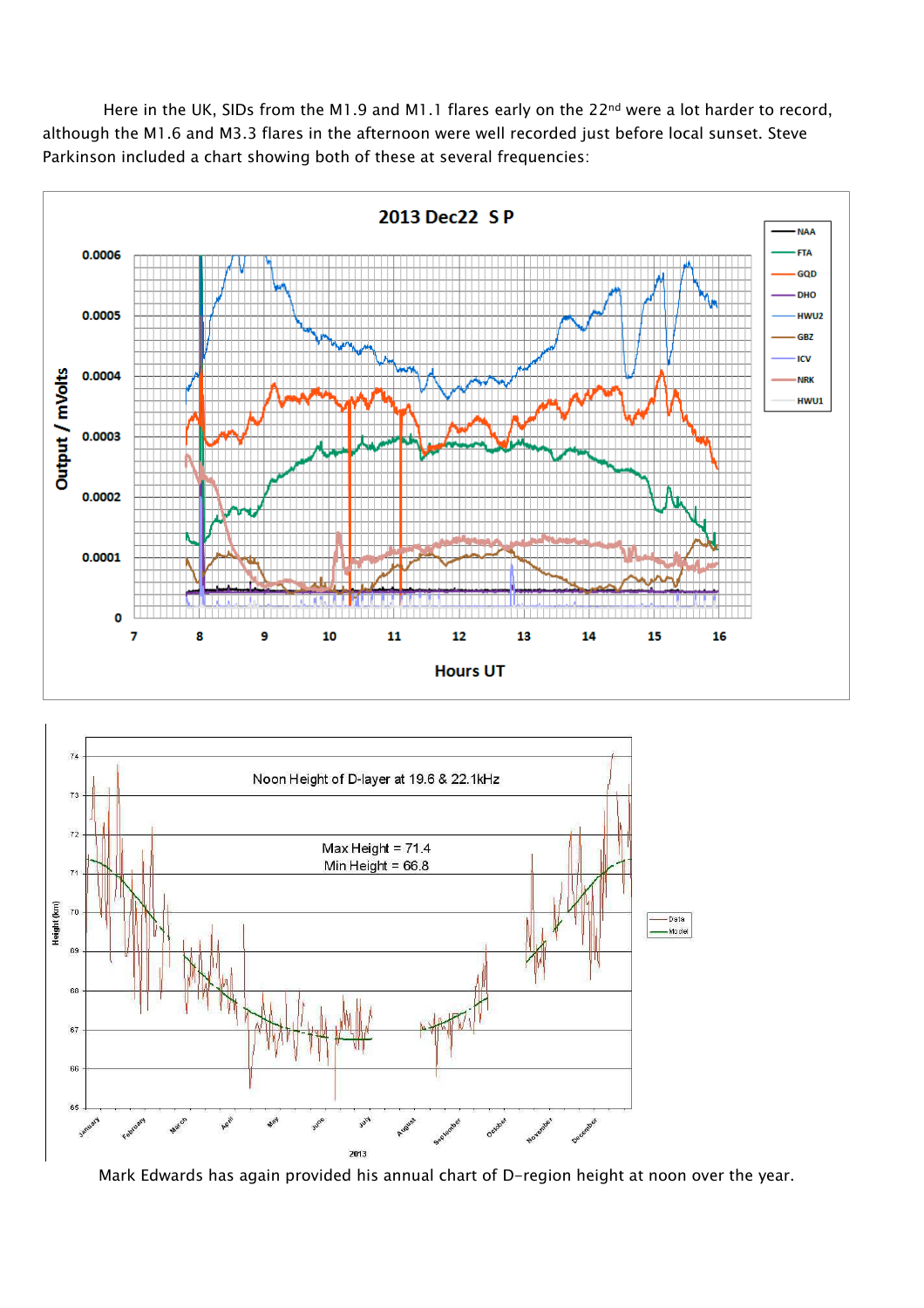His model fits data recorded at 19.6 and 22.1kHz to provide a smooth curve over the year. A paper describing his model can be found at www.britastro.org/radio/downloads.html. The graph shows the minimum heights derived using a single reflection fit to both frequencies simultaneously. Comparing his results over the last four years:

| Year:    | 2010   | 2011   | 2012   | 2013   |
|----------|--------|--------|--------|--------|
| Minimum: | 67km   | 67km   | 66.8km | 66.8km |
| Maximum: | 73.6km | 71.6km | 71.8km | 71.4km |

To round off 2013, a very slow SID was recorded by some observers on the 31st. With a rise time of over an hour, X-ray flux from the C8.8 flare peaked at 11:50 with a decay lasting until about 14:00UT. I can see no evidence of a SID in my 22.1kHz recording, and Paul Hyde also noted that he had not recorded it. Steve Parkinson saw some disturbance, but was unable to accurately measure it.

## MAGNETIC OBSERVATIONS.

Although there were a number of strong flares in December, most were produced from activity close to the solar limb as seen from Earth. CMEs from these flares were directed away from Earth so that very little magnetic activity was observed. A strong disturbance was recorded Early on December 8th.



My own recording (above) shows a peak disturbance of about 90nT at 02UT. This was from a coronal hole high speed stream. CH HSS effects were also responsible for a smaller disturbance around 18 to 20UT on the 14th.

recorded.Synodic rotation start ROTATION KEY DISTURBED. ACTIVE **REF** B. C. M. X = FLARE MAGNITUDE (carrington's) 2011 March 108 2423  $\overline{24}$  $27$ 28  $\bar{z}$  $\mathbf{a}$  $14$  $15<sup>15</sup>$  $16$ 18 19  $20 -$ 25 26 MC. MC CCCC CMMM CMM CMMM CBCM CCCC 2424  $31$  $\overline{24}$ 25 26 27  $25$ 29 30  $\bar{1}$  $11$  $14$  $15$ 16 18 **MCB** CCCC CCCM CBCC D011 May 2425  $\frac{21}{\text{CCC}}$   $\frac{22}{\text{CCMCC}}$ 25  $27$  $rac{28}{\text{ccc}}$  $rac{23}{\text{CC}}$ 26  $\overline{\mathbf{8}}$  $\boldsymbol{9}$  $13$ 

There were no SFEs in December, and although four SSCs are noted in the BGS bulletin, none have been

|      |                 |                |                 | --- ------           |             |      |    |                       |       | ----       |        | -----       |           |      |              |      |             |              |      |                      |            |            |               |                   |              |                 |            |
|------|-----------------|----------------|-----------------|----------------------|-------------|------|----|-----------------------|-------|------------|--------|-------------|-----------|------|--------------|------|-------------|--------------|------|----------------------|------------|------------|---------------|-------------------|--------------|-----------------|------------|
|      |                 |                |                 |                      |             |      |    |                       |       |            |        |             |           |      |              |      | 2011 June   |              |      |                      |            | :2111      |               |                   |              |                 |            |
| 2426 | 16.             |                | 18              | 19                   | 20          | 21   | 22 | 23                    | 24    | 25         | 26     | 27          | 28        | 29   | 30           | 31   |             | 2            |      |                      |            |            |               |                   | 9.           | 10 <sub>1</sub> | -11        |
|      |                 |                | CCC             |                      |             |      |    |                       |       |            |        | <b>BCCC</b> | CCCM      | CBCM | CCC          |      |             |              |      |                      |            |            |               |                   |              |                 |            |
|      |                 |                |                 |                      |             |      |    |                       |       |            |        |             |           |      |              |      |             |              |      | 2011 July            |            | 2112       |               |                   |              |                 |            |
| 2427 |                 | 13.            | 14 <sub>1</sub> | 15                   | 16          | 17   | 18 | 19                    | 20    | $-21$      | 22     | 23          | 24        | 25   | 26           | -27  | 28          | 29           | 30   |                      |            |            |               |                   |              |                 |            |
|      |                 |                |                 |                      |             |      |    |                       |       |            |        |             |           |      |              |      |             |              |      |                      |            | c          |               |                   |              |                 | cccc       |
|      |                 |                |                 |                      |             |      |    |                       |       |            |        |             |           |      |              |      |             |              |      |                      |            | 2113       |               | 2011 August       |              |                 |            |
| 2428 |                 | 1N.            |                 |                      | 13          | 14   | 15 | 16                    | 17    | 18         |        | 20          | -21       | 22.  | 23           | 24   | 25          | 26           | 27   | 28                   | 29         | 30         | 31            |                   |              |                 |            |
|      |                 |                | C.              | c                    |             |      |    |                       |       |            |        |             |           |      |              |      |             |              |      | CCCM CCBCC CCCB CCCC |            |            | CBCC          | cccc              | MCCB         | MCCM            | cccc       |
|      |                 |                |                 |                      |             |      |    |                       |       |            |        |             |           |      |              |      |             |              |      |                      |            |            | 2114          |                   |              |                 |            |
| 2429 |                 |                |                 |                      |             | 10   |    |                       | 13    |            |        | 16.         |           | 18   | 19           | 20   |             | 22<br>$\sim$ | 23   |                      | 25         | 26         | 27            | 28                | 29           |                 | 31         |
|      | CCCB            | cccc           | ccc             | <b>CMC</b>           | <b>CMXC</b> | cccc | СC |                       |       |            | CВ     |             | CC.       | BC.  |              | BB   | BC          |              |      | C.                   | BC.        | c          |               |                   | $_{\rm ccc}$ | CBC             | -C.        |
|      |                 | 2011 September |                 |                      |             |      |    |                       |       |            |        |             |           |      |              |      |             |              |      |                      |            |            | 12115         |                   |              |                 |            |
| 2430 |                 |                |                 |                      |             | 6    |    | 8                     |       |            |        |             |           | 14   | 15           | 16   |             | 18           |      | 20 <sub>1</sub>      |            | 22         | 23            | 24                | 25           | 26              |            |
|      | ccc             |                | $\csc$          | CMCC<br>2011 October |             |      |    | CMC                   |       | MC         | CCB    |             |           | cccc | $_{\rm ccc}$ | cccc | $_{\rm cc}$ | ccc          | ĊĊ   | c <sub>ccc</sub>     | CMCC       | CMXC       | cccc<br>12116 | <b>CXMM</b>       | MMCM         | CCMC            | cccc       |
| 2431 |                 |                |                 |                      |             | 3    |    |                       |       |            |        |             |           |      |              |      |             |              |      |                      |            |            |               |                   |              |                 | 24         |
|      | 28<br>CCM       | 29<br>СC       | 30              | MC.                  | CCMC        |      |    |                       | h     |            |        | C.          | 10<br>ccc |      | cccc         | CCC  | ccc         |              |      | СC                   | 18         | 19<br>СC   | 20            |                   | 22<br>MC.    | 23              |            |
|      |                 |                | M               |                      |             |      | C. | CCCB<br>2011 November | с     |            |        |             |           |      |              |      |             | cccc         | cccc |                      |            |            | C.            | CMC<br>2117       |              | с               |            |
| 2432 | 25 <sub>1</sub> | 26             | 27              | 28                   | 29          | 30   | 31 |                       |       |            |        |             |           |      |              |      |             |              |      | 13                   |            | 15         | 16.           |                   | 18           |                 |            |
|      |                 |                |                 |                      | coco.       | CCC. | M  | $\sim$                | CCCC. | <b>CCM</b> | $\sim$ | CMCC.       | CC.       |      |              | M    |             |              |      | o٥                   | 14<br>nnn. | <b>MAA</b> |               | $C \rightarrow C$ |              |                 | 20<br>cccc |
|      |                 |                |                 |                      |             |      |    |                       |       |            |        |             |           |      |              |      |             |              |      |                      |            |            |               |                   |              |                 |            |